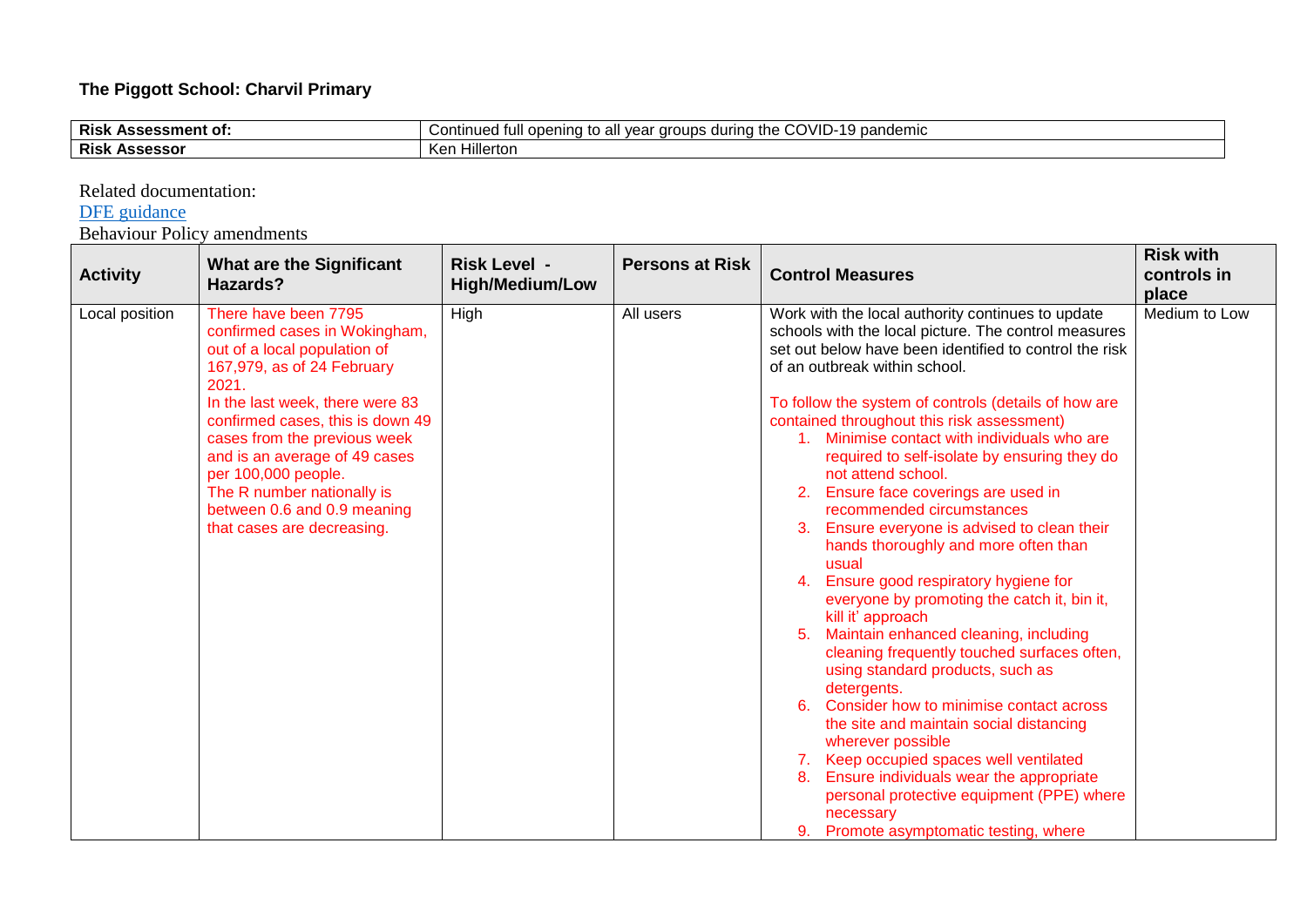|              |                                   |        |                | available                                                |        |
|--------------|-----------------------------------|--------|----------------|----------------------------------------------------------|--------|
|              |                                   |        |                | 10. Promote and engage with the NHS Test                 |        |
|              |                                   |        |                | and Trace process                                        |        |
|              |                                   |        |                | 11. Manage confirmed cases of coronavirus                |        |
|              |                                   |        |                |                                                          |        |
|              |                                   |        |                | amongst the school community                             |        |
|              |                                   |        |                | 12. Contain any outbreak by following PHE                |        |
|              |                                   |        |                | local health protection team advice                      |        |
|              | Water temperature checks          | Low    | All users      | Weekly checks have continued as school has been          | Low    |
| Site         |                                   |        |                | open to key worker and vulnerable pupils.                |        |
| management   | Gas safety                        | Low    | All users      | Boiler maintenance up to date.                           | Low    |
|              | Fire safety                       | Low    | All users      | Weekly fire alarm testing to continue as normal.         | Low    |
|              |                                   |        |                |                                                          |        |
|              | Kitchen equipment                 | Low    | All users      | Kitchen equipment has been deep cleaned this             | Low    |
|              |                                   |        |                | year.                                                    |        |
|              | Specialist equipment used by      | Low    | Partially able | Chairs to be safety checked by staff team and DHT.       | Low    |
|              | pupils                            |        | users          |                                                          |        |
|              | Security including access control | Low    | All users      | Sign-in system continues where names are moved           | Low    |
|              | and alarm systems                 |        |                | up when staff come in and taken down to sign out -       |        |
|              |                                   |        |                |                                                          |        |
|              |                                   |        |                | means staff only touch their own name.                   |        |
|              | Ventilation                       | Low    | All users      | School ventilation is good. Windows to be opened         | Low    |
|              |                                   |        |                | in each classroom to assist with ventilation.            |        |
|              |                                   |        |                |                                                          |        |
|              |                                   |        |                | Windows and internal doors to be opened during           |        |
|              |                                   |        |                | school times. Requires secure site - gates to be         |        |
|              |                                   |        |                | locked by site team at 9:05am and opened at              |        |
|              |                                   |        |                | 2:45pm.                                                  |        |
|              | The availability of soap and      | High   | All users      | Cleaners / site team to conduct checks of soap           | Medium |
| Cleaning and | warm water in every toilet and    |        |                | levels in each toilet and classroom.                     |        |
| hygiene      | areas used for personal care.     |        |                | Pupils, parents and staff clearly advised to remain      |        |
|              |                                   |        |                | home if displaying symptoms and access a test.           |        |
|              | Staff/Pupils arriving at school   | High   | All users      | Hand sanitiser stations to be placed at each             | Medium |
|              | with contaminated hands.          |        |                | entrance and pupils to wash hands on entering the        |        |
|              |                                   |        |                | school building.                                         |        |
|              | Disposal of waste                 | Medium | All users      | Lidded bins available in each room for disposal of       | Low    |
|              |                                   |        |                | waste following 'Catch it, Bin it, Kill it' with posters |        |
|              |                                   |        |                | up around the school. These will be double-bagged        |        |
|              | Access to tissues                 | Medium | All users      | when emptied.                                            | Low    |
|              |                                   |        |                | Multiple tissue stations to be placed in classrooms.     |        |
|              |                                   |        |                | Staff and pupils to wash hands with soap and water       |        |
|              |                                   |        |                |                                                          |        |
|              |                                   |        |                | after blowing their nose or touching their face with a   |        |
|              |                                   |        |                | tissue. To be immediately disposed of into a lidded      |        |
|              |                                   |        |                | bin following 'Catch it, Bin it, Kill it'.               |        |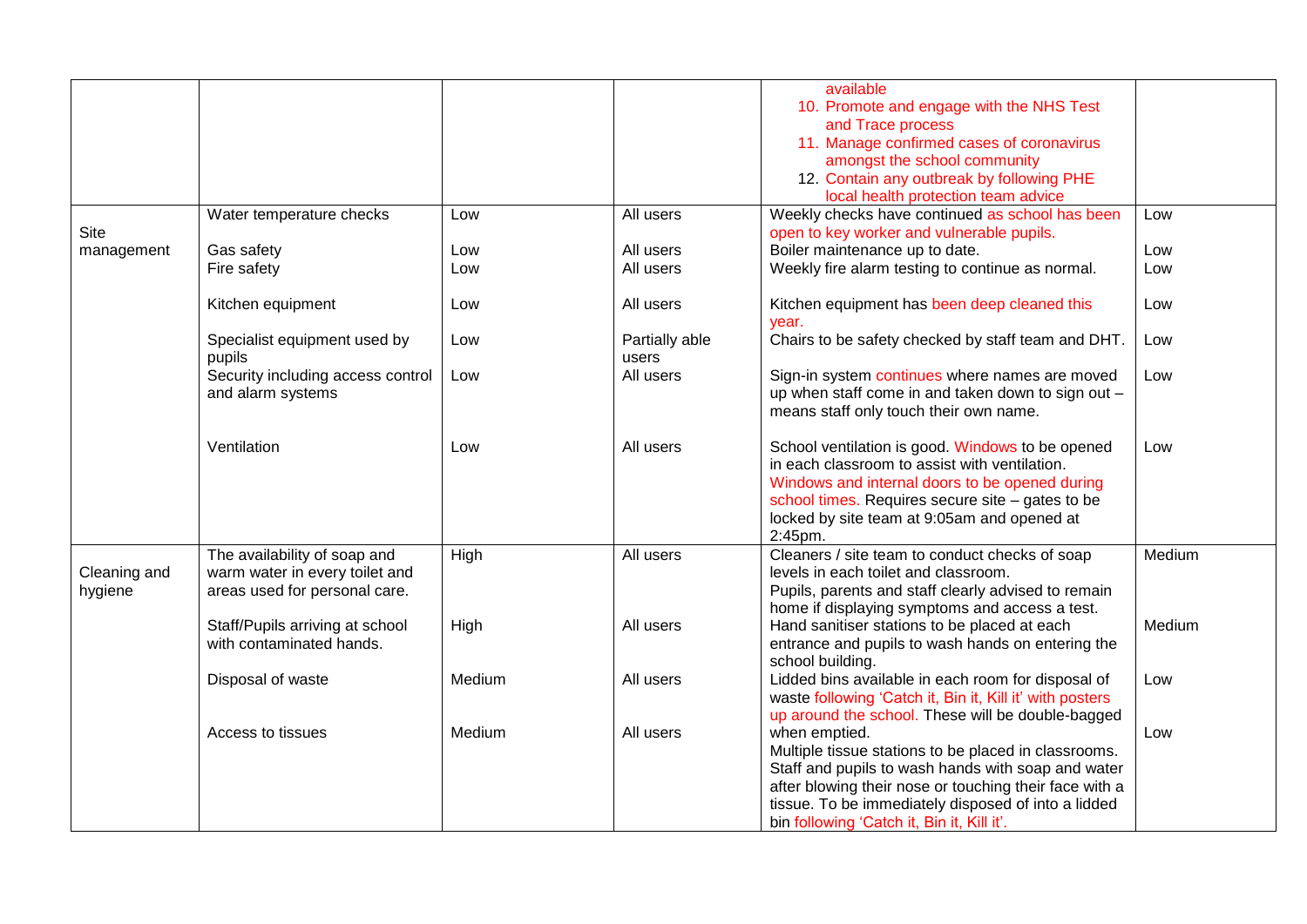| Uniform                          | Pupils to wear normal school<br>uniform                               | Low  | All pupils | Washing uniform after use is no longer essential<br>and washing should return to the normal cycle that<br>parents would follow.                                                                                                                                                                                                                                                                                                                                                                                                                                                                                                                                                                                                                                                                                                                                                                                                                                                                                                       | <b>Extremely low</b> |
|----------------------------------|-----------------------------------------------------------------------|------|------------|---------------------------------------------------------------------------------------------------------------------------------------------------------------------------------------------------------------------------------------------------------------------------------------------------------------------------------------------------------------------------------------------------------------------------------------------------------------------------------------------------------------------------------------------------------------------------------------------------------------------------------------------------------------------------------------------------------------------------------------------------------------------------------------------------------------------------------------------------------------------------------------------------------------------------------------------------------------------------------------------------------------------------------------|----------------------|
|                                  | Staff to follow staff dress code                                      | Low  | All staff  | As uniform washing is no longer required, staff also<br>do not need to wash their clothes as regularly. A<br>return to staff dress code will highlight the<br>importance of uniform requirements to pupils and<br>parents.                                                                                                                                                                                                                                                                                                                                                                                                                                                                                                                                                                                                                                                                                                                                                                                                            | <b>Extremely low</b> |
| Movement<br>around the<br>school | Contact between bubbles                                               | High | All users  | Pupils and staff to remain in their designated<br>rooms.<br>Access to outside designated areas is timetabled to<br>reduce contact between bubbles.<br>External doors to be used where possible.<br>Hand sanitiser is available in pumped bottles in<br>each classroom and at designated spaces around<br>the school in automatic dispensers.<br>Frequent cleaning of high touch surfaces e.g.<br>photocopiers, door handles, table / counter tops,<br>light switches, telephones, chairs, toilets and toilet<br>handles, sinks and taps.<br>Teacher to only use classroom computer or school-<br>provided laptop on site and this should be cleaned<br>down, along with external mouse and keyboard on<br>a daily basis at the start and end of the day using<br>either the spray or the disinfectant wipes provided.<br>PE schedule in place which gives each bubble their<br>own equipment for the term. Pupils to attend school<br>on PE days wearing PE kit to eliminate need for<br>changing and PE kits to be stored in school. | Medium               |
|                                  | Pupil understanding of<br>measures in place                           | High | All users  | Teacher to spend time reminding pupils about the<br>measures in place and introducing any new<br>measures including why the measures we have in<br>place are protecting pupils to help them feel at<br>ease.                                                                                                                                                                                                                                                                                                                                                                                                                                                                                                                                                                                                                                                                                                                                                                                                                          | Medium               |
|                                  | Passing in the corridor and using<br>shared spaces at different times | Low  | All users  | Accepted as low risk by DFE. Adults to escort<br>pupils to toilets and back to ensure handwashing<br>and to eliminate mixing of bubbles.<br>Adequate spacing to be left between pegs in use.<br>Pupils to limit the items brought to school e.g. coat,<br>lunchbox and book bag.<br>Pegs back in use - adults to supervise to ensure no<br>mixing of bubbles.                                                                                                                                                                                                                                                                                                                                                                                                                                                                                                                                                                                                                                                                         | Low                  |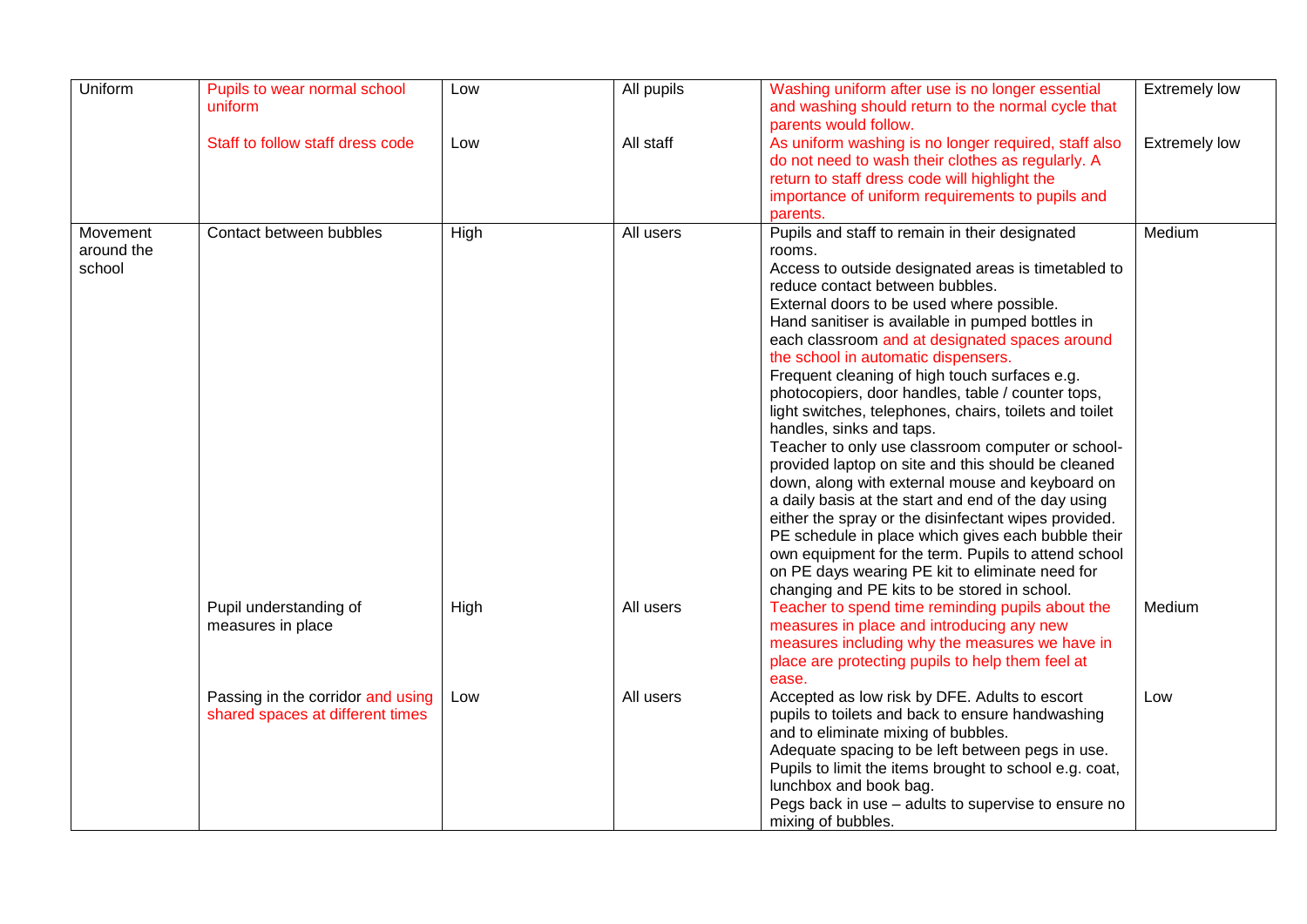|                          |                                                                                         |        |                                                                                                                                             | Personal lunchboxes and water bottles to be kept in<br>allocated areas for each bubble.                                                                                                                                                                                                                                                              |        |
|--------------------------|-----------------------------------------------------------------------------------------|--------|---------------------------------------------------------------------------------------------------------------------------------------------|------------------------------------------------------------------------------------------------------------------------------------------------------------------------------------------------------------------------------------------------------------------------------------------------------------------------------------------------------|--------|
| Staffing<br>availability | Staff identified as clinically<br>extremely vulnerable                                  | High   | Clinically<br>extremely<br>vulnerable                                                                                                       | No staff at Charvil are clinically extremely<br>vulnerable.                                                                                                                                                                                                                                                                                          | Low    |
|                          | Staff identified as clinically<br>vulnerable                                            | Medium | Clinically<br>vulnerable                                                                                                                    | Less public facing options have been provided for<br>this group of staff with personal Risk Assessments<br>in place.                                                                                                                                                                                                                                 | Low    |
|                          | Staff living with clinically<br>vulnerable or clinically extremely<br>vulnerable people | Medium | Members of the<br>school who are<br>identified as living<br>with a clinically<br>vulnerable or<br>clinically extremely<br>vulnerable person | Risk assessments conducted.                                                                                                                                                                                                                                                                                                                          | Low    |
|                          | Head / deputy unavailability for<br>work                                                | Medium | All users                                                                                                                                   | The headteacher and two deputies will always<br>ensure that at least one is available for work. DHTs<br>now work in separate offices. Should all fall ill at the<br>same time, wider capacity is available through the<br>secondary leadership team.                                                                                                 | Low    |
|                          | DSL availability on site                                                                | Medium | All users                                                                                                                                   | 4 members of staff are DSL trained. If DSL falls ill,<br>the three DSOs would step up as arrangements<br>would indicate.                                                                                                                                                                                                                             | Low    |
|                          | Consistency in staff to minimise<br>movement between classes.                           | Medium | All users                                                                                                                                   | Teachers e.g. for PPA are allowed to go between<br>bubbles. Teachers to remain 2 metres apart from<br>pupils where possible and appropriate to do so.                                                                                                                                                                                                | Low    |
|                          | Sufficient cleaning staff to<br>eliminate other members of staff<br>needing to clean    | Medium | All users                                                                                                                                   | High touch surfaces and toilets to be cleaned<br>between 10 and 11am and 2pm and 3pm.                                                                                                                                                                                                                                                                | Low    |
|                          | Social distancing and space<br>available                                                | High   | All users                                                                                                                                   | DfE guidance states that social distancing does not<br>need to be maintained in schools, except the<br>teacher should remain 2 metres away from pupils at<br>the front of the class. This would be the same for<br>the Teaching Assistants. Adults will need to get<br>closer to a child to conduct First Aid or to comfort a<br>disconsolate child. | Medium |
|                          | Staffing levels fall below that<br>required for the school to run<br>safely.            | High   | All users                                                                                                                                   | School closed to individual bubbles or Year groups<br>in the first instance.<br>Further to the above, SLT will contact PHE for<br>further guidance and follow advice given.                                                                                                                                                                          | Medium |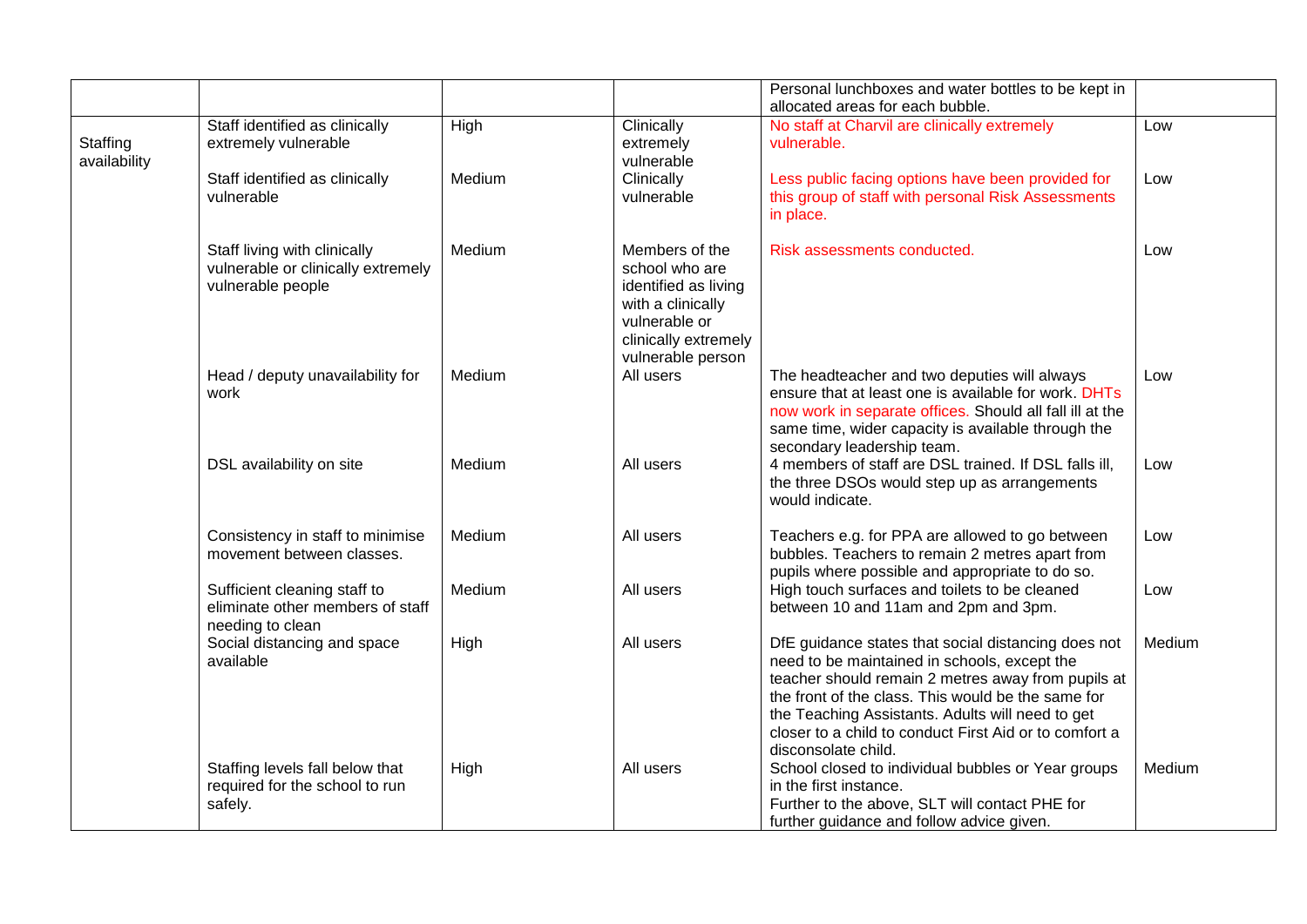|                             |                                         |        |                                                                         | In case of school closure, parents would be<br>contacted to alert them of closure. Collection to<br>begin immediately. SLT members available to look<br>after bubbles with insufficient staffing. This should<br>take place outside, where possible.                                                                                                                                                                                       |        |
|-----------------------------|-----------------------------------------|--------|-------------------------------------------------------------------------|--------------------------------------------------------------------------------------------------------------------------------------------------------------------------------------------------------------------------------------------------------------------------------------------------------------------------------------------------------------------------------------------------------------------------------------------|--------|
| Maximum safe<br>group sizes | Social distancing                       | Medium | All users                                                               | Maximum group size of 30 pupils. Where possible,<br>teachers and teaching assistants should remain 2<br>metres from the pupils in their class. Adults must<br>remain 2 metres from each other at all times. Time<br>spent within 1 metre of any child and face to face<br>contact must be kept to a minimum. Working side                                                                                                                  | Low    |
|                             | Organisation of desks                   | Low    | All users                                                               | by side with a pupil instead of face to face can<br>support this.<br>Desks to be organised in rows, with the exception<br>of Foundation Stage, to minimise risk of<br>transmission across tables and within groups.                                                                                                                                                                                                                        | Medium |
|                             | PPE availability                        | High   | All users,<br>particularly<br>cleaning staff and<br><b>First Aiders</b> | PPE (aprons, gloves and masks) available for First<br>Aiders and for the undertaking of any intimate care<br>needs. Masks and gloves can be worn by members<br>of staff, if they wish to.                                                                                                                                                                                                                                                  | Medium |
|                             | PPE becomes unavailable                 | High   | <b>SEND pupils</b>                                                      | Should stock of PPE be depleted and further stock<br>cannot be sourced, the school would have to close<br>until it became available. Remote learning would be<br>available in this instance.                                                                                                                                                                                                                                               | Medium |
|                             | SEND pupils having access to<br>support | High   |                                                                         | ALL EHCP pupils attending school with a high level<br>of need will continue to be supported. Adults will<br>maintain social distance from the child, wherever<br>possible. Adaptations and adjustments for these<br>pupils will be made with oversight and advice from<br>the SENCO. Visiting professionals to be asked to<br>wear a face covering - visors available for those<br>working with pupils where the face needs to be<br>seen. | Medium |
| Use of<br>resources         | Teaching support resources              | Medium | All users                                                               | Shared equipment between bubbles e.g. Numicon,<br>phonics resources, science equipment etc. to be<br>cleaned after use in preparation for the next group.                                                                                                                                                                                                                                                                                  | Low    |
|                             | Playground equipment                    | Medium | All users                                                               | Equipment e.g. hula hoops, balls, bean bags to be<br>shared out so that each bubble has their own<br>equipment for play times.<br>Main play equipment out of bounds to all pupils.                                                                                                                                                                                                                                                         | Low    |
|                             | Personal equipment                      | Medium | All users                                                               | Pupils either have their own pack of frequently used<br>items e.g. pencil, pen, ruler, pencil sharpener,                                                                                                                                                                                                                                                                                                                                   | Low    |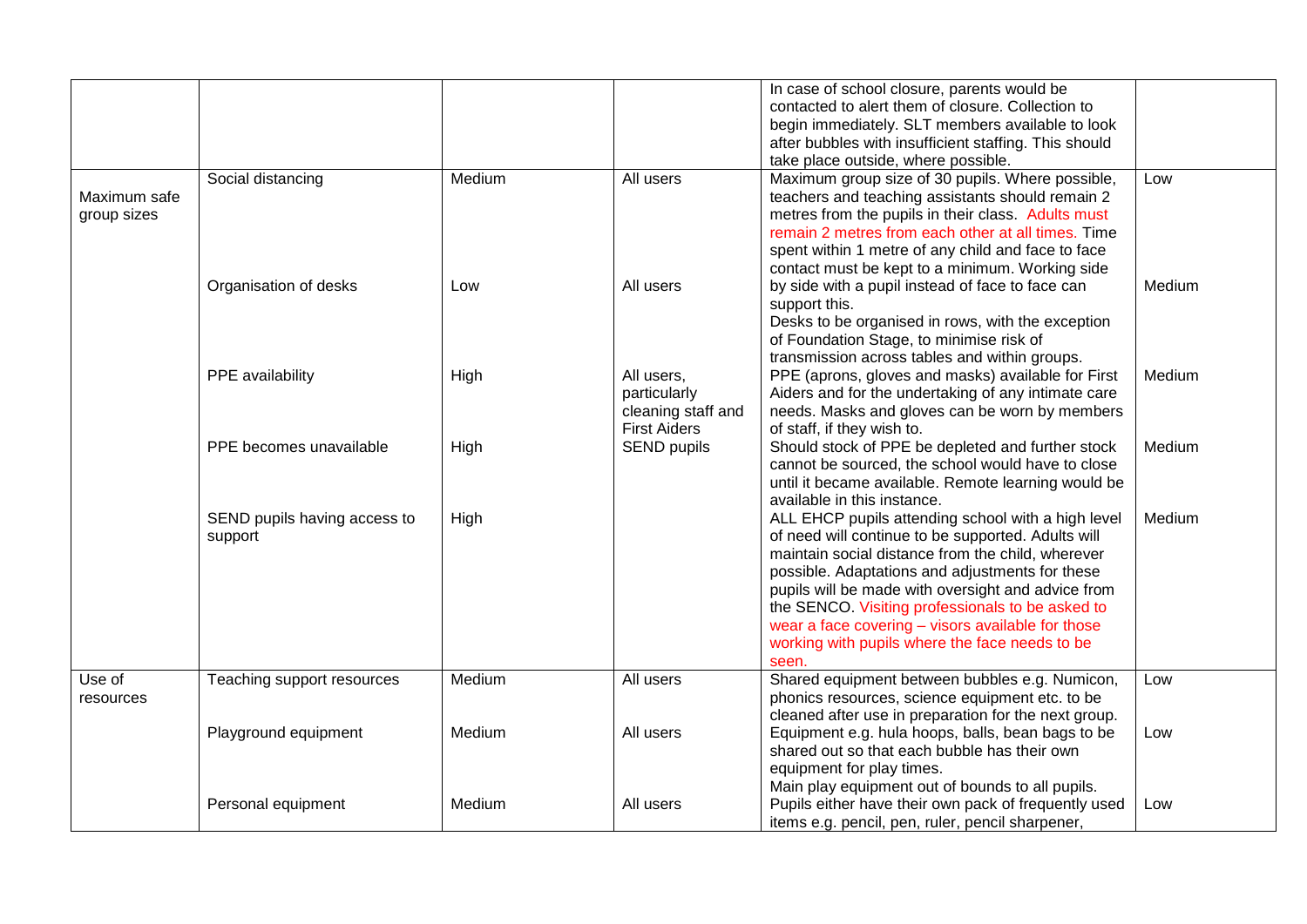|                  |                                |               |                    | rubber etc. in a zip lock wallet or these are provided |        |
|------------------|--------------------------------|---------------|--------------------|--------------------------------------------------------|--------|
|                  |                                |               |                    | on tables for children within the bubble. Other        |        |
|                  |                                |               |                    | common resources such as number lines, phonics         |        |
|                  |                                |               |                    | mats, spelling frames etc. may be added to these       |        |
|                  |                                |               |                    | packs.                                                 |        |
| Physical         | PE resources                   | <b>Medium</b> | All users          | PE coordinator has planned units so that equipment     | Low    |
| <b>Education</b> |                                |               |                    | can be kept within bubbles for the half-term used.     |        |
|                  |                                |               |                    | This allows quarantine time between bubbles.           |        |
|                  | High touch surfaces in PE      | <b>Medium</b> | All users          | High touch surfaces used within PE lessons e.g. PE     | Low    |
|                  | lessons                        |               |                    | mats are to be cleaned after use.                      |        |
|                  | <b>PE</b> kit                  | Medium        | All users          | Pupils and staff to attend school wearing PE kit on    | Low    |
|                  |                                |               |                    | PE days to eliminate need for changing.                |        |
|                  | Social distancing and          | High          | All users          | Parents have been asked to wear face coverings to      | Medium |
| Start and end of | overcrowding playground at     |               |                    | the school gates.                                      |        |
| school day       | these times.                   |               |                    | Parents not allowed access to school site.             |        |
|                  |                                |               |                    | Staggered start and end times for parents using the    |        |
|                  |                                |               |                    | same entrances and exits. Older pupils may enter       |        |
|                  |                                |               |                    | and exit from the same gate as their youngest          |        |
|                  |                                |               |                    | sibling. Social distancing to be maintained at these   |        |
|                  |                                |               |                    | times.                                                 |        |
|                  | Cleanliness on entering school | High          | All users          | Expectation placed on parents to adhere to social      | Medium |
|                  | premises                       |               |                    | distancing guidelines.                                 |        |
|                  |                                |               |                    | Teachers to apply hand-sanitiser on all pupils'        |        |
|                  |                                |               |                    | hands on entry to site. Pupils to wash hands once      |        |
|                  |                                |               |                    | entering school building.                              |        |
|                  | Parents                        | Medium        | All users,         | Parents only permitted access to office if delivering  | Medium |
| Visitors to the  |                                |               | particularly front | essential items e.g. medication, or in an              |        |
| school           |                                |               | line staff         | emergency.                                             |        |
|                  |                                |               |                    | Social distancing set up in office with parents        |        |
|                  |                                |               |                    | informed not to approach the desk with a barricade.    |        |
|                  |                                |               |                    | Glass screen has been installed. Automatic             |        |
|                  |                                |               |                    | sanitiser dispenser has been fitted in Reception.      | Lo     |
|                  | Authorised visitors            | Medium        | SEN pupils         | Any visitors attending to support SEN pupils will be   |        |
|                  |                                |               |                    | allowed access. They will have to maintain social      |        |
|                  |                                |               |                    | distancing but can be provided access to support       |        |
|                  |                                |               |                    | these pupils. Government's official app is used for    |        |
|                  |                                |               |                    | Test and Trace.                                        |        |
|                  | <b>Contractors</b>             | Medium        | All users          | Only essential works to be carried out during school   | Low    |
|                  |                                |               |                    | hours and these contractors will be met and            |        |
|                  |                                |               |                    | accompanied by a member of the site team with          |        |
|                  |                                |               |                    | work taking place away from bubbles. If a bubble is    |        |
|                  |                                |               |                    | to moved to enable the work to be carried out, a       |        |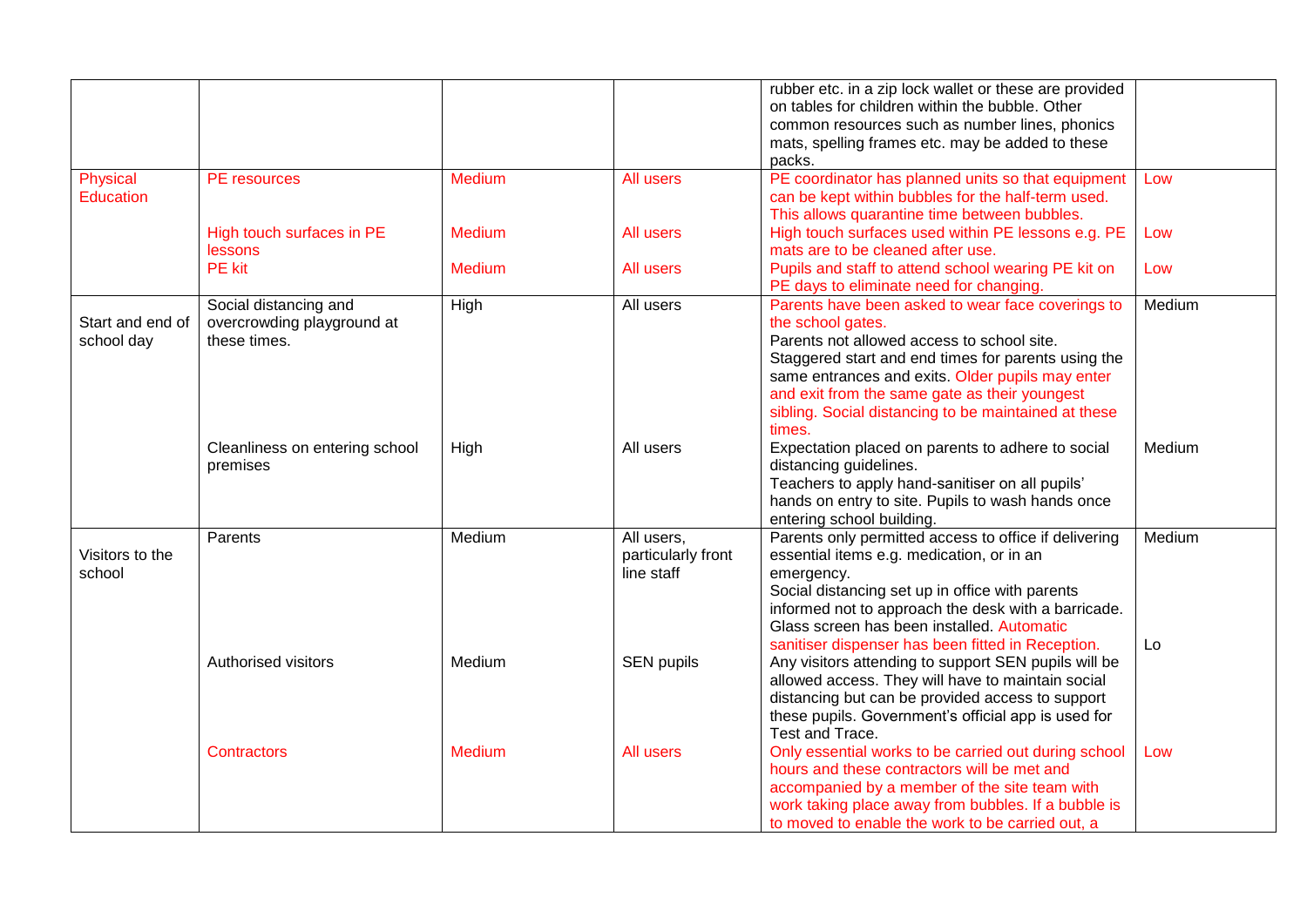|                    |                                  |        |                     | separate risk assessment will be conducted with the                                                        |                      |
|--------------------|----------------------------------|--------|---------------------|------------------------------------------------------------------------------------------------------------|----------------------|
|                    | Volunteer readers etc.           | Medium | All users           | contractor.<br>Volunteering will not resume until the situation                                            | Low                  |
|                    |                                  |        |                     | allows.                                                                                                    |                      |
|                    | Unauthorised visitors            | High   | All users           | School perimeter to be secured between 9:05am                                                              | Medium               |
|                    |                                  |        |                     | and 2:45pm so that access can only be granted                                                              |                      |
|                    |                                  |        | All users           | from within the school.<br>Pupils to remain in bubbles at all times. Pupils to be                          | Medium               |
| <b>Break times</b> | Social distancing                | High   |                     | reminded of social distancing requirements                                                                 |                      |
|                    |                                  |        |                     | throughout the day and these will be enforced at                                                           |                      |
|                    |                                  |        |                     | play times and lunch times as well.                                                                        |                      |
|                    | Trips and falls                  | Low    | All users           | Activities to remain structured to eliminate risk. Play                                                    | Low                  |
|                    |                                  |        |                     | equipment not in use.                                                                                      |                      |
|                    | Wet play arrangements            | Low    | All users           | Pupils to remain indoors and use resources                                                                 | Low                  |
|                    | <b>Staff breaks</b>              |        |                     | available for the bubble within classrooms.                                                                |                      |
|                    |                                  | Low    | All staff           | Breaks to be planned and followed by all staff<br>without compromising bubbles.                            | Low                  |
|                    |                                  |        |                     |                                                                                                            |                      |
|                    |                                  |        |                     |                                                                                                            |                      |
| Meals              | Preparation                      | Medium | All users           | Hot meals to resume – to be eaten in classrooms                                                            | Low                  |
|                    |                                  |        |                     | using take away containers. Foundation Stage to                                                            |                      |
|                    |                                  |        |                     | eat in the hall.                                                                                           |                      |
|                    | Consumption                      | Low    | All users           | Pupils to remain in seats and return cutlery to the                                                        |                      |
|                    | Cleaning surfaces after lunch    | Medium | All users           | box after eating.<br>Lunchtime supervisors to clean tables after use in                                    | <b>Extremely low</b> |
|                    |                                  |        |                     | preparation for afternoon learning. Cleaning spray                                                         |                      |
|                    |                                  |        |                     | requires 5 minutes contact time on tables before                                                           | Low                  |
|                    |                                  |        |                     | wiped clean.                                                                                               |                      |
| Administration     | Staff breaking social distancing | Medium | <b>First Aiders</b> | Gloves should be worn if a distance of 1 metre                                                             | Low                  |
| of First Aid       | to administer First Aid          |        |                     | cannot be maintained. If cleaning wounds or                                                                |                      |
|                    |                                  |        |                     | applying plasters is required, the First Aider should,                                                     |                      |
|                    |                                  |        |                     | where possible, advise and observe the child doing                                                         |                      |
|                    |                                  |        |                     | it, from a distance. Where closer contact is<br>required, this should be done as carefully as              |                      |
|                    |                                  |        |                     | possible in the circumstances.                                                                             |                      |
|                    | Administering First Aid to a     | High   | <b>First Aiders</b> | A fluid-resistant surgical face mask should be worn                                                        | Medium               |
|                    | young person or learner who      |        |                     | by the supervising adult if a distance of 2 metres                                                         |                      |
|                    | becomes unwell with symptoms,    |        |                     | cannot be maintained. If contact with the child or                                                         |                      |
|                    | primarily, but not limited to:   |        |                     | young person is necessary, then disposable gloves,                                                         |                      |
|                    | A high temperature<br>$\bullet$  |        |                     | a disposable apron and a fluid-resistant surgical                                                          |                      |
|                    | A new, continuous                |        |                     | face mask should be worn by the supervising adult.<br>If a risk assessment determines that there is a risk |                      |
|                    | cough                            |        |                     |                                                                                                            |                      |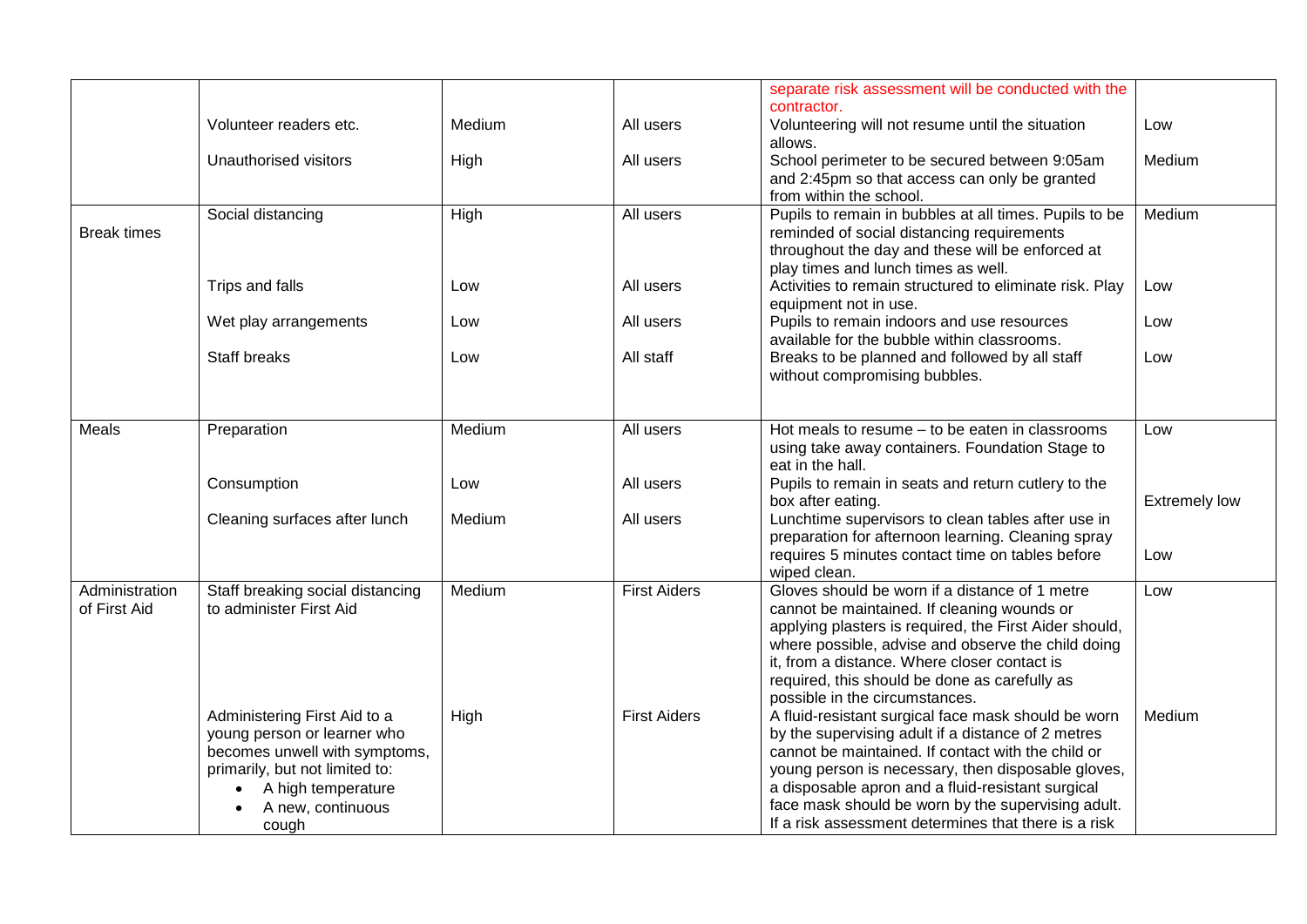|                                       | A loss of, or change to,<br>sense of smell or taste |        |            | of splashing to the eyes, for example from<br>coughing, spitting, or vomiting, then eye protection<br>should also be worn. All waste to be double bagged<br>and left for 48 hours before disposal. Waste to be<br>kept within the water tower gates until 48 hours has<br>passed.<br>Pupil to be isolated in the hall with supervision from<br>DHTs until parent collects.<br>Identification of all known touch points must be<br>monitored to enable deep cleaning of these areas |        |
|---------------------------------------|-----------------------------------------------------|--------|------------|------------------------------------------------------------------------------------------------------------------------------------------------------------------------------------------------------------------------------------------------------------------------------------------------------------------------------------------------------------------------------------------------------------------------------------------------------------------------------------|--------|
|                                       |                                                     |        |            | using bleach-based cleaning products. All waste to<br>be double-bagged and left for 48 hours before<br>disposal. Waste to be kept within the water tower<br>gates until 48 hours has passed.                                                                                                                                                                                                                                                                                       |        |
| <b>Mental Health</b><br>and Wellbeing | Mental health of pupils                             | Medium | All pupils | Pupil wellbeing and mental health is supported by a<br>return to school and routine. This will remain a<br>focus for the school with access to Nurture and<br>other resources through referral to the SENCO.                                                                                                                                                                                                                                                                       | Medium |
|                                       | Pastoral support for pupils                         | Medium | All pupils | Class teachers, Key Stage Leads and DHTs<br>available for pupils to discuss concerns and<br>worries.<br>Pupil wellbeing is discussed with notes and updates<br>shared with staff on a fortnightly basis.<br>PSHE lessons this term have been planned by staff<br>to reflect the return to school.                                                                                                                                                                                  | Low    |
|                                       | Mental health of staff                              | Medium | All staff  | Regular contact will be maintained, via Microsoft<br>Teams or face to face if circumstances allow it<br>implementing the appropriate social distancing<br>requirements, with weekly meetings taking place.<br>Wellbeing will always be an agenda item on these.<br>Key Stage Leaders to provide support for teachers<br>in their team.<br>DHTs available for 1:1 discussions with staff on<br>Teams.                                                                               | Medium |
|                                       | Workload                                            | Medium | All staff  | Staff and teacher workload remains a priority for the<br>school. Meetings follow planned agenda items<br>related to the School Improvement Plan and only<br>take place when necessary. School will be open<br>between the hours of 7:00am and 5:45pm.<br>Marking will be conducted but only on work that<br>requires written feedback. Verbal feedback is<br>already a strength of the school and this will provide                                                                | Medium |